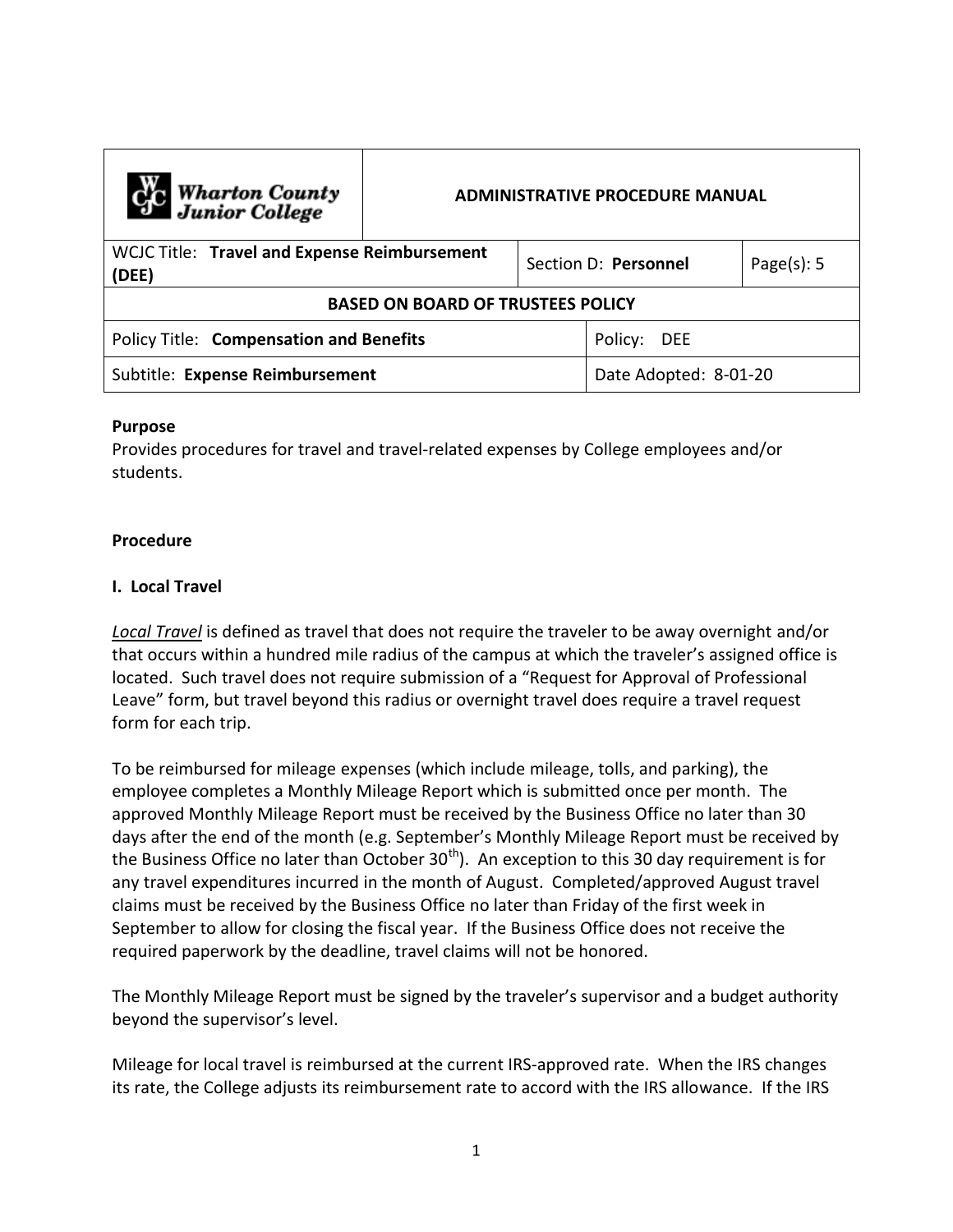rate increases during the College's fiscal year, the College rate changes with the beginning of its next fiscal year. If the IRS rate decreases, the College rate changes on the effective date.

The official round-trip mileage between campuses and/or permanent teaching locations is listed below:

| Wharton to Bay City                    | 54 miles |
|----------------------------------------|----------|
| Wharton to El Campo (Northside Center) | 31 miles |
| Wharton to Richmond                    | 58 miles |
| Wharton to Sugar Land (UHSSL)          | 74 miles |
| <b>Richmond to Sugar Land (UHSSL)</b>  | 16 miles |

Part-time instructors and Adult Education Literacy staff are reimbursed for travel at the official College rate for those round-trip miles in excess of 50 miles from their homes to the job assignment. However, with the approval of the hiring administrator in Continuing Education, part-time instructors hired to teach short-term, continuing education courses may be reimbursed for round-trip travel of fewer than 50 miles (but not for ten or fewer round-trip miles).

# **II. Professional Travel**

*Professional Travel* is defined as travel necessitating an absence from normal assigned or contractual duties and requires the traveler to be away overnight (such as travel to attend a professional conference or seminar). Prior to engaging such travel, employees must secure written authorization for the absence from regular duties via the "Request for Approval of Professional Leave" form.

All professional employees as a part of their continued professional growth are encouraged to participate in professional meetings and workshops in their respective disciplines.

Travel to professional meetings and workshops for which employees plan to be reimbursed by the College must be approved beforehand by all the individual's supervisors through the appropriate dean/vice-president (in the case of credit faculty, supervisors include the department chair, the division chair, and the Dean of Vocational Instruction or the Vice President of Instruction) on the form labelled "Request for Approval of Professional Leave" (copy available on the intranet under forms).

Normally, the College will reimburse employees for the following approved professional travel expenses: transportation, lodging, registration fees, and other specified incidental expenses. Meals will be reimbursed on a per diem basis.

To be reimbursed, the employee must complete a form entitled "Travel Expense Statement" (copy available on the intranet under forms) and must file the completed form in the Business Office within thirty calendar days after returning from the trip.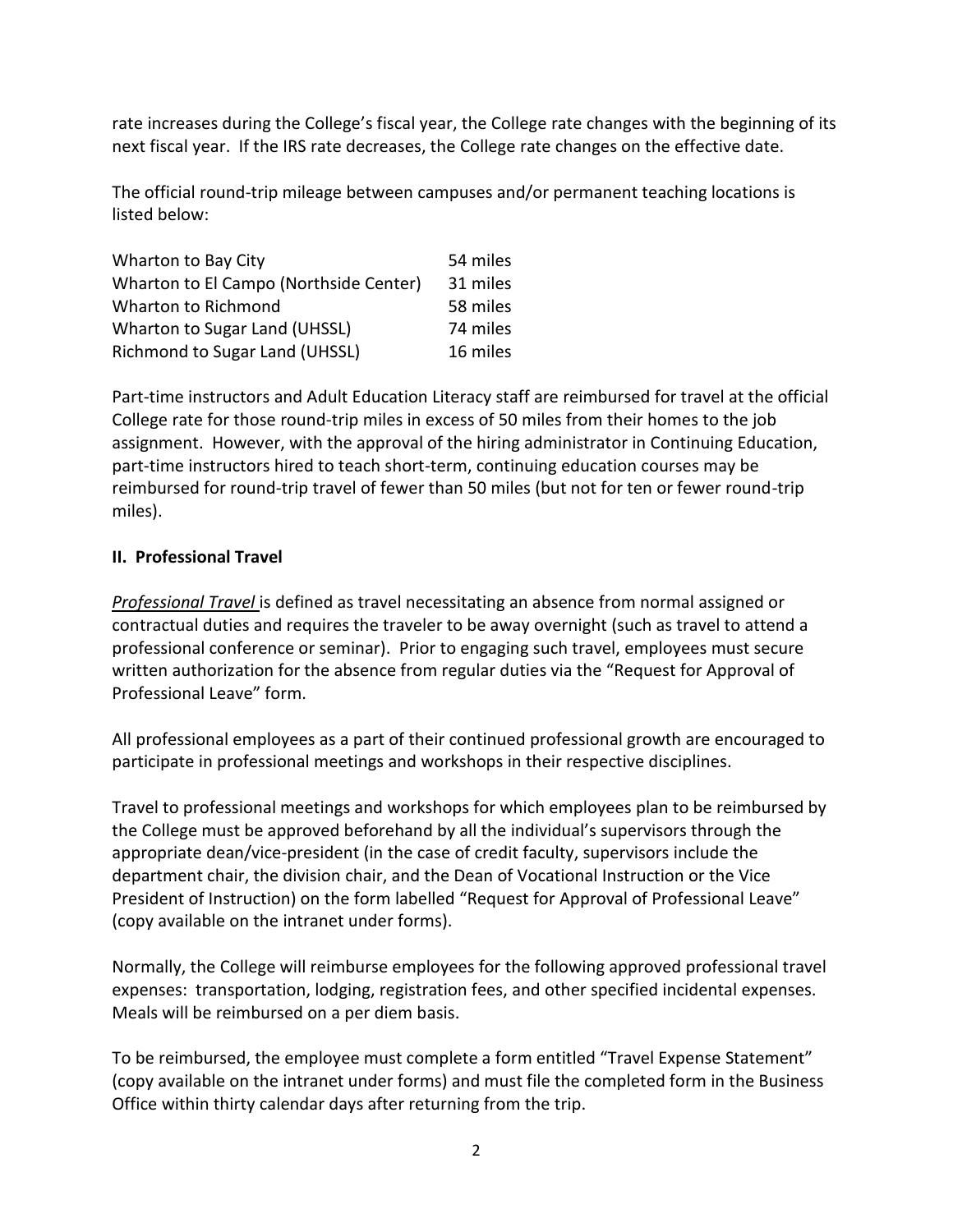As is true for all claimed expenses, expenditures for hotel and air/train/bus carrier expenses must be supported by receipts of proof of payment. An adequate receipt or proof of payment is one that substantiates the expense and includes these elements:

- Conforms to laws, rules, and regulations relating to travel reimbursements and institutional activities;
- is within the travel dates as stated on the travel expense statement;
- is for the traveler;
- is an official receipt of the organization/vendor/provider of the goods and services as denoted by an invoice or receipt from the company;
- is for a reimbursable expense.

Travel expenses not reimbursable include the following:

- Cost incurred by unreasonable failure to cancel transportation or hotel reservations;
- Fines for automobile violations or personal misconduct;
- Lost or stolen tickets, cash, or property.

*Normal Travel* – Air, rail, and bus travel is reimbursed on the basis of actual cost. All reimbursements are based on coach fare only.

*Private Automobile* – When travel by private automobile, travel is at the approved mileage rate. This mileage allowance covers all transportation and operating costs. No reimbursement is made for the cost of repairs to the vehicle, whether they result from the traveler's acts or acts of others. Toll road and parking charges are allowed in addition to the mileage allowance if receipts are obtained for such charges.

Mileage for automobile travel is reimbursed at the current IRS-approved rate. When the IRS changes its rate, the College adjusts its reimbursement rate to accord with the IRS allowance. If the IRS rate increases during the College's fiscal year, the College rate changes with the beginning of its next fiscal year. If the IRs rate decreases, the College rate changes on the effective date.

*Automobile Rental* – The President, or appropriate Vice President, may authorize the use of rental cars where other transportation is not available or when such use results in a cost saving. Justification must be supplied in writing prior to rental. Travelers using rental cars purchase full-coverage collision insurance protection and are reimbursed for this additional expense.

*Private Airplane* – The use of privately owned and operated aircraft on College business is subject to specific approval of the President. Reimbursement for such travel is at the rate paid per road mile between the departure and destination points; this figure includes all costs and fees of any nature whatsoever associated with the use of the aircraft. No traveler using private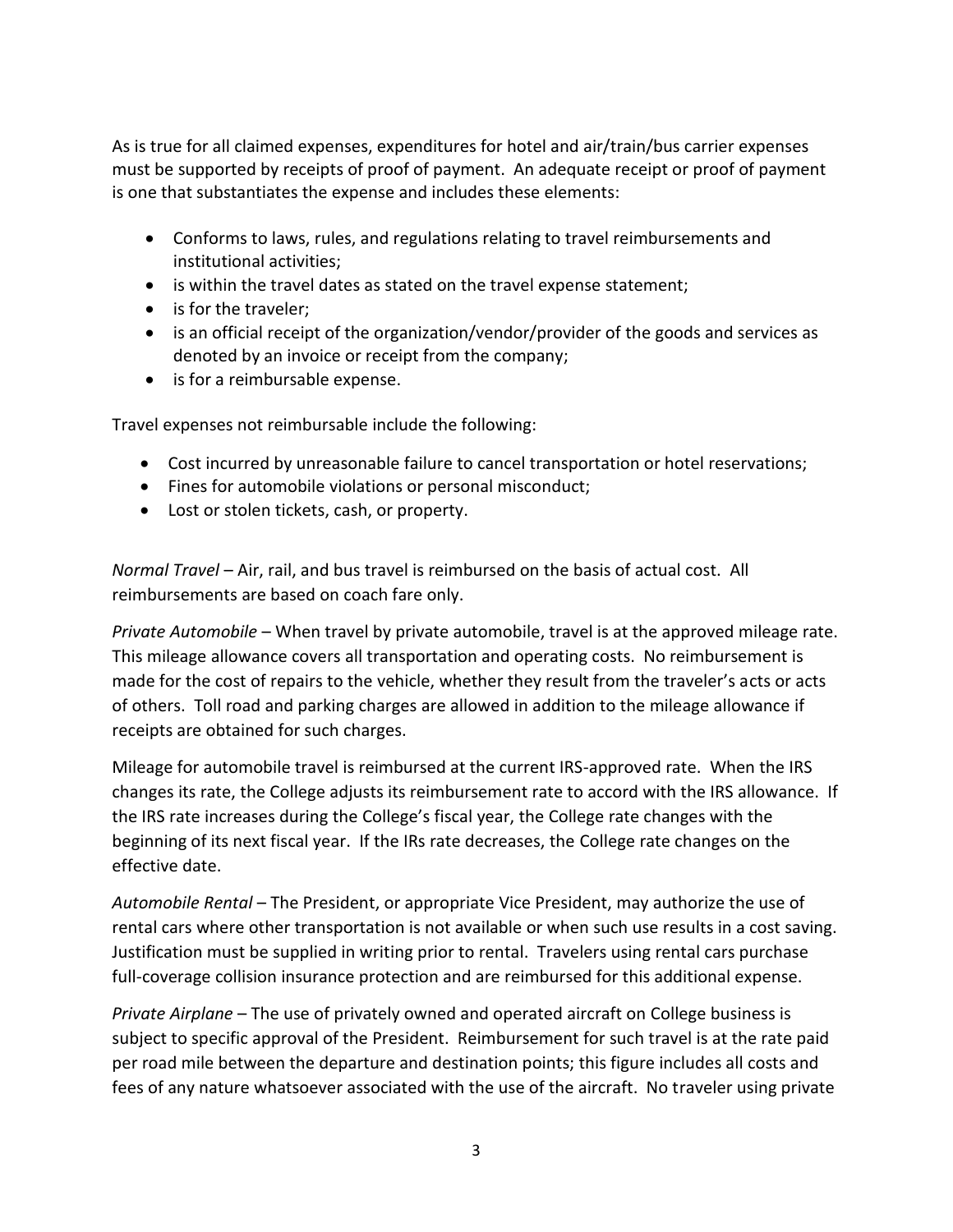aircraft may purport to be an agent of the College in entering into agreements with airports and other authorities. No privately owned aircraft may be used on College business without filing proof of insurance (meeting or exceeding College coverage) with the Vice President of Administrative Services and obtaining his/her written permission for use of the aircraft.

*Other Transportation* – Shuttle service to and from airports or bus and railroad stations, plus reasonable gratuities, is reimbursed to the extent that such service is not included in bus, rail, or air fares. Taxi fares, including gratuities, are reimbursed where shuttle service is not practical. This includes taxis between hotels and bus/railroad stations or airports, between appointments, or between hotels and temporary place of duty.

*Lodging and Food* – Travelers should use standard accommodations in first-class, but not luxury, hotels or motels. An exception to this rule is made when the traveler is attending a meeting that is being held in a luxury hotel. In this case, it is proper to stay at that hotel. The traveler is reimbursed for the actual reasonable expense of lodging, and supporting receipts should be obtained and submitted.

The College reimburses travelers for meals at a per diem rate of \$40 per day per individual. If reimbursement for meals is being requested for someone other than the traveler, a separate explanation must be provided stating the business purpose of the meal(s), the name(s) of the other person(s), and their title(s) or capacity. If an itemized credit-card receipt is the documentation for meal reimbursement, the business purpose of the meal(s) must be stated, along with the name and the title(s) or capacity of the person(s), even if just the traveler. Any exception to the \$40 total reimbursement must be by written authorization of the supervising Vice President, and this authorization must accompany the reimbursement request.

Regardless of distance, the College reimburses for meals (a) if College business requires the employee to be away overnight or (b) College business requires the employee to dine out with a guest of the College, in which case the College reimburses the employee for both the guest's meal and the employee's meal or (c) the employee attends an off-campus professional meeting that includes a meal or (d) the employee as part of his or her College duties is accompanying a student group to an official meeting, conference, competition, or approved field trip. Other allowances for meal reimbursement may be made on a case-by-case basis, whether the employee is away overnight and regardless of distance traveled, provided the employee secures approval for meal reimbursement in advance of the trip.

*Travel Advances* – Advances for travel are only provided for faculty and staff traveling with student groups. This will be discussed in the College Sponsored Student Travel section.

## **III. College Sponsored Student Travel**

*College Sponsored Student Travel* is defined as student travel that is organized and sponsored by the College.